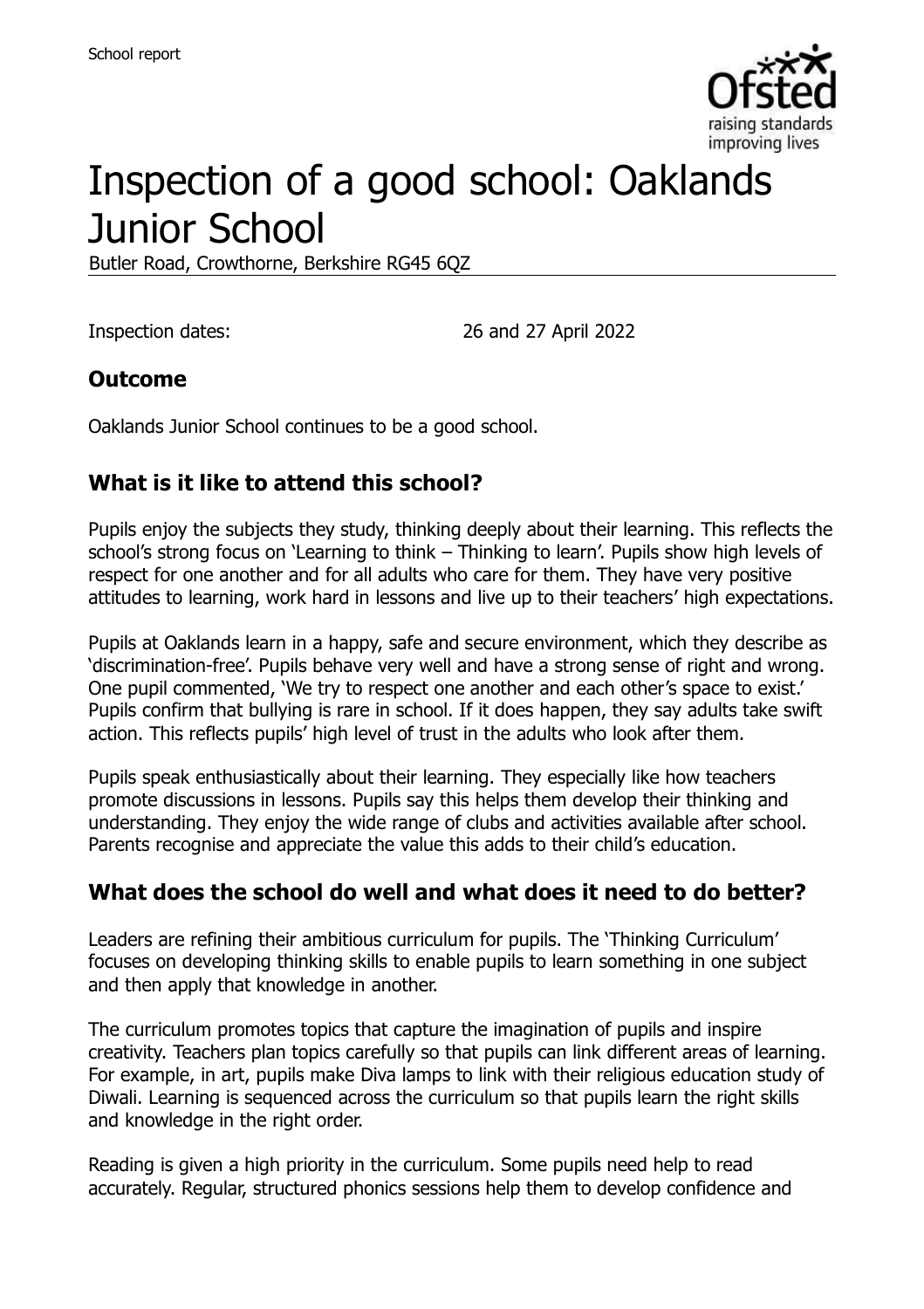

make progress. If pupils are falling behind, prompt action is taken to offer additional support to get them back on track. Daily reading sessions and thought-provoking texts, which pupils love to discuss, are used well to foster a love of reading.

Mathematics is well taught. Pupils' understanding of number and place value is particularly strong. Teachers have good subject knowledge. In lessons, they focus on developing pupils' mathematical language. This supports pupils to use the correct mathematical terms when explaining their answers. Regular revision of topics through the 'retrieval grids' allows pupils to revisit previously learned work. This is helping pupils know and remember more of their learning.

Teachers have high expectations of pupils. They modify the curriculum to meet the needs of all pupils, including those who find learning more difficult. Disadvantaged pupils and those with special educational needs and/or disabilities are supported effectively to allow them to access learning or catch up if they are falling behind. Emotional support for those who need it is provided by the school's educational psychotherapist. Parents appreciate this provision. One commented: 'It is clear that Oaklands not only provides quality education; the school does this without compromise to student well-being.'

Learning is well planned. Themes such as Egyptians in Year 3 bring together learning in physical education, art and design and technology. This helps pupils make links, and enriches their learning experience. Some subject areas are not yet as fully embedded as others. As a result, leaders recognise some learning opportunities may be missed or could be further improved.

Leaders' commitment to enhancing pupils' wider development is clear. There are many opportunities for pupils to develop personally. A high percentage of pupils take part in after-school clubs. Pupils take up roles in school, such as librarians or school councillors. Most impressively, they support one another as good citizens of the school. This is the embodiment of 'Oaklands' Mindset', promoting friendship, community and enjoyment.

## **Safeguarding**

The arrangements for safeguarding are effective.

Leaders make safeguarding everybody's responsibility, resulting in a strong school safeguarding culture. Staff are well trained, knowing how to spot signs that pupils may be at risk. Any concerns are quickly reported. Record-keeping is meticulous. All actions are followed up promptly. Leaders and the parent support adviser work effectively with partner agencies to make sure that pupils and their families get the support they need.

Pupils learn about personal safety through focused safety weeks, assemblies and NSPCC programmes. Pupils have ongoing internet safety training, identifying the risks that could affect them, such as when using social media platforms.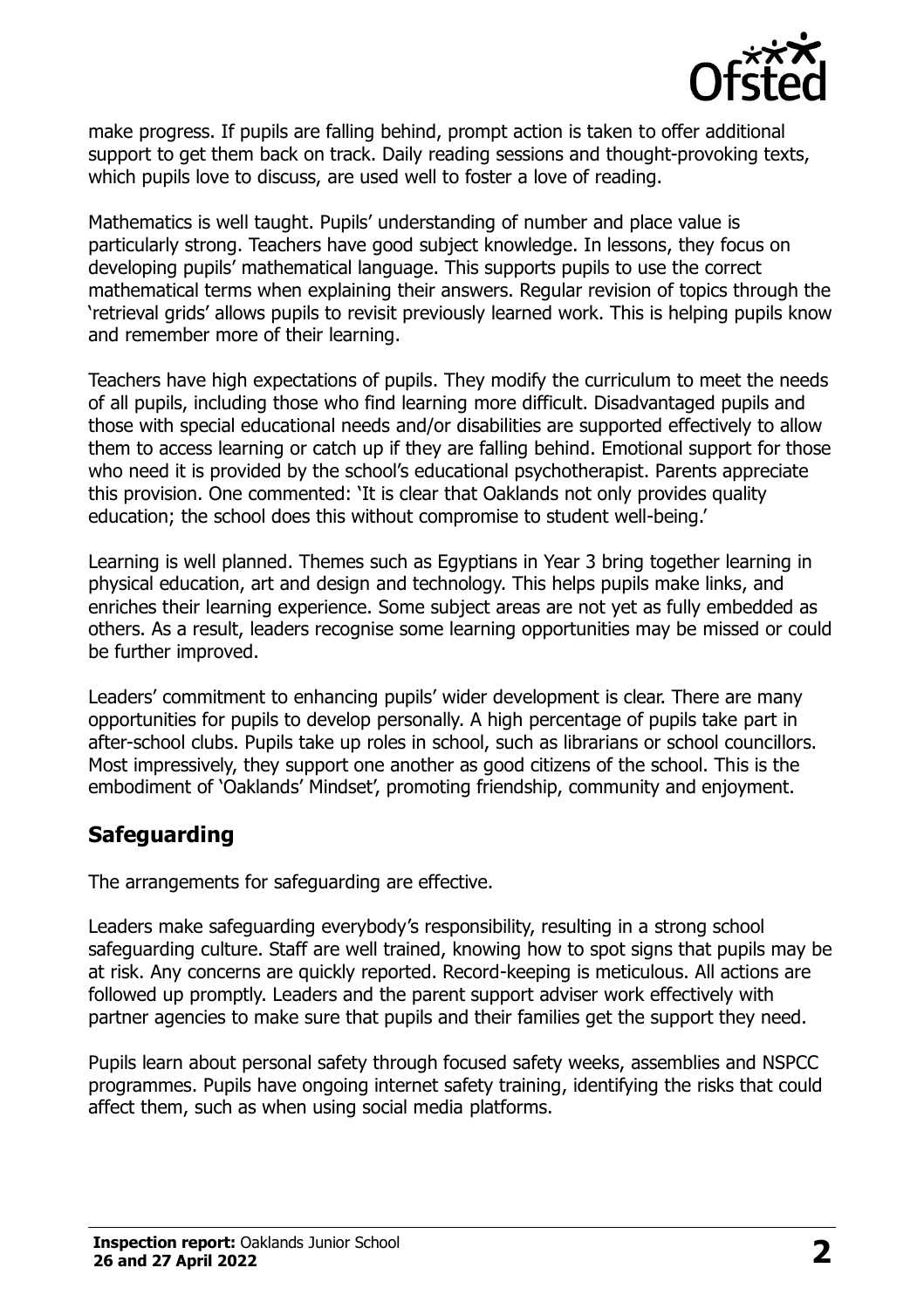

## **What does the school need to do to improve?**

## **(Information for the school and appropriate authority)**

■ In some subjects, leaders' plans for the sequence of learning are not yet fully developed. Here, some pupils are at risk of missing out on key skills and knowledge that they need to learn. Leaders need to continue to review and refine curriculum provision in these areas, in line with their development plan.

#### **Background**

When we have judged a school to be good, we will then normally go into the school about once every four years to confirm that the school remains good. This is called a section 8 inspection of a good or outstanding school, because it is carried out under section 8 of the Education Act 2005. We do not give graded judgements on a section 8 inspection. However, if we find evidence that a school would now receive a higher or lower grade, then the next inspection will be a section 5 inspection. Usually this is within one to two years of the date of the section 8 inspection. If we have serious concerns about safeguarding, behaviour or the quality of education, we will deem the section 8 inspection as a section 5 inspection immediately.

This is the first section 8 inspection since we judged the school to be good in October 2016.

#### **How can I feed back my views?**

You can use [Ofsted Parent View](https://parentview.ofsted.gov.uk/) to give Ofsted your opinion on your child's school, or to find out what other parents and carers think. We use information from Ofsted Parent View when deciding which schools to inspect, when to inspect them and as part of their inspection.

The Department for Education has further [guidance](http://www.gov.uk/complain-about-school) on how to complain about a school.

If you are the school and you are not happy with the inspection or the report, you can [complain to Ofsted.](https://www.gov.uk/complain-ofsted-report)

## **Further information**

You can search for [published performance information](http://www.compare-school-performance.service.gov.uk/) about the school.

In the report, '[disadvantaged pupils](http://www.gov.uk/guidance/pupil-premium-information-for-schools-and-alternative-provision-settings)' refers to those pupils who attract government pupil premium funding: pupils claiming free school meals at any point in the last six years and pupils in care or who left care through adoption or another formal route.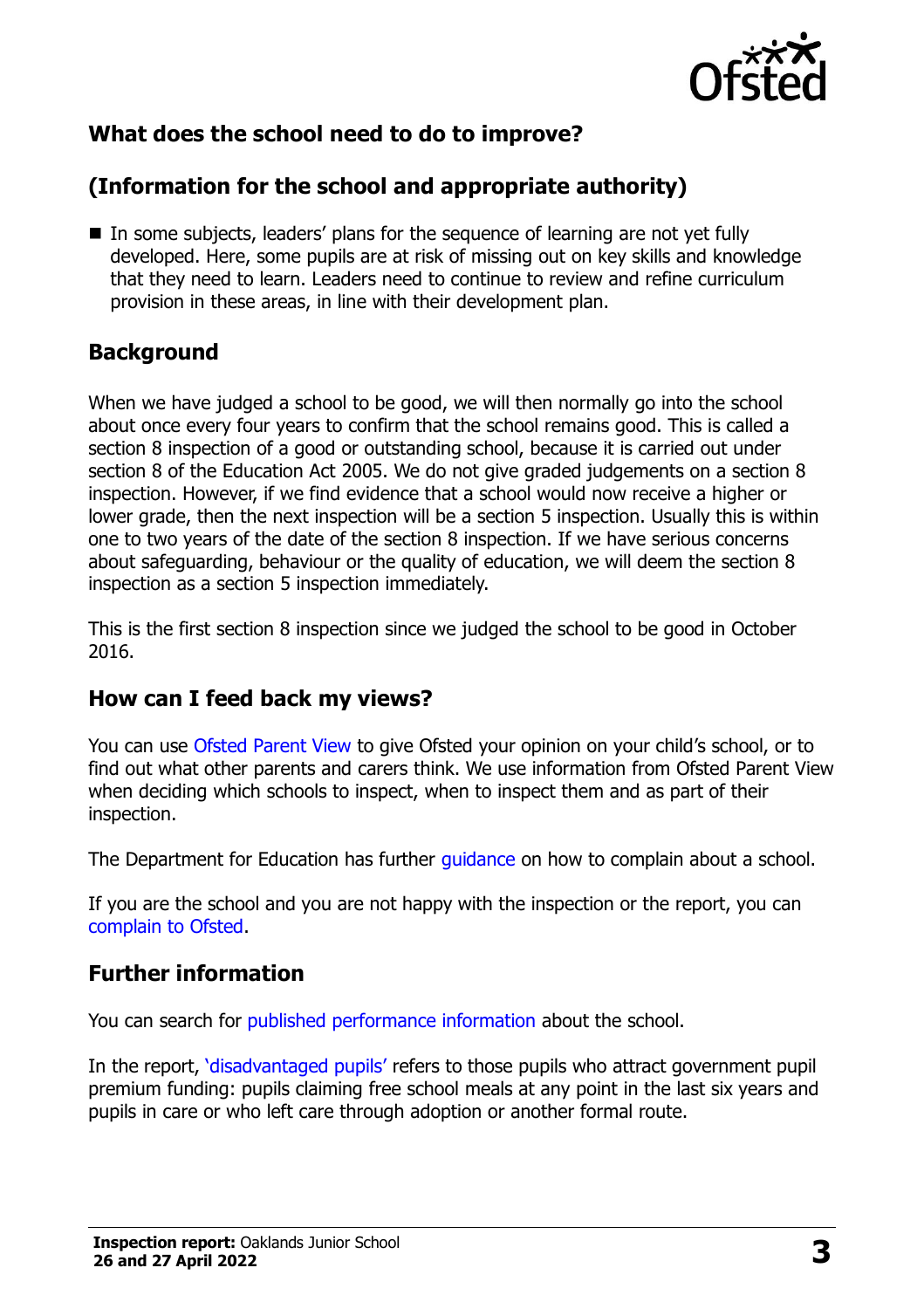

### **School details**

| Unique reference number             | 145282                               |
|-------------------------------------|--------------------------------------|
| <b>Local authority</b>              | Wokingham                            |
| <b>Inspection number</b>            | 10226994                             |
| <b>Type of school</b>               | <b>Junior</b>                        |
| <b>School category</b>              | Academy converter                    |
| Age range of pupils                 | 7 to 11                              |
| <b>Gender of pupils</b>             | Mixed                                |
| Number of pupils on the school roll | 254                                  |
| <b>Appropriate authority</b>        | Board of trustees                    |
| <b>Chair of governing body</b>      | Charlotte Kieran                     |
| <b>Headteacher</b>                  | <b>Hazel West</b>                    |
| Website                             | https://oaklandsjunior-school.org.uk |
| Date of previous inspection         | 5 October 2016                       |

## **Information about this school**

- The school converted to an academy, joining Corvus Learning Trust in January 2018.
- The school does not currently use any alternative provision.

#### **Information about this inspection**

- This was the first routine inspection the school received since the COVID-19 pandemic began. The inspector discussed the impact of the pandemic with leaders and has taken that into account in their evaluation of the school.
- The inspector met with the headteacher, the deputy headteacher, the special educational needs coordinator, subject leaders and other members of staff. He also spoke with the chief executive officer and a trustee of the multi-academy trust and members of the local governing body, including the chair and vice-chair.
- The inspector carried out deep dives in reading, mathematics and physical education. For each deep dive, the inspector discussed the curriculum with subject leaders, visited a sample of lessons, spoke to some pupils about their learning, spoke with teachers and looked at work in pupils' books.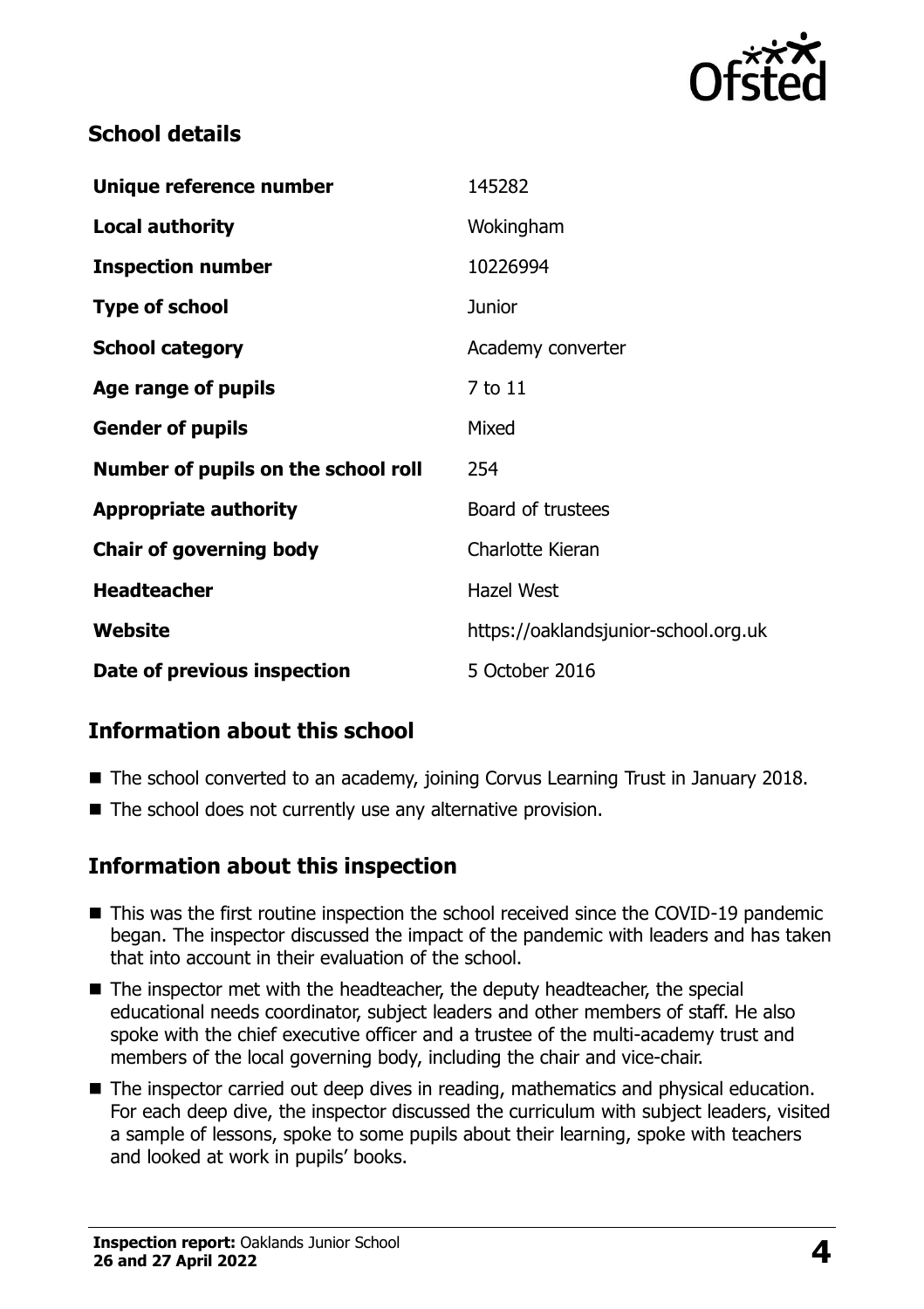

- The inspector looked at a range of curriculum plans and spoke with leaders about a range of subjects.
- The inspector listened to several pupils reading.
- The inspector reviewed a range of safeguarding records and documents, including the single central record. He also spoke to the designated safeguarding lead.
- The inspector considered the views of pupils, parents and staff expressed in Ofsted's surveys. The inspector also met with a group of pupils to discuss a range of issues around what it is like to be a pupil at this school.

#### **Inspection team**

Bill James, lead inspector **Ofsted Inspector**